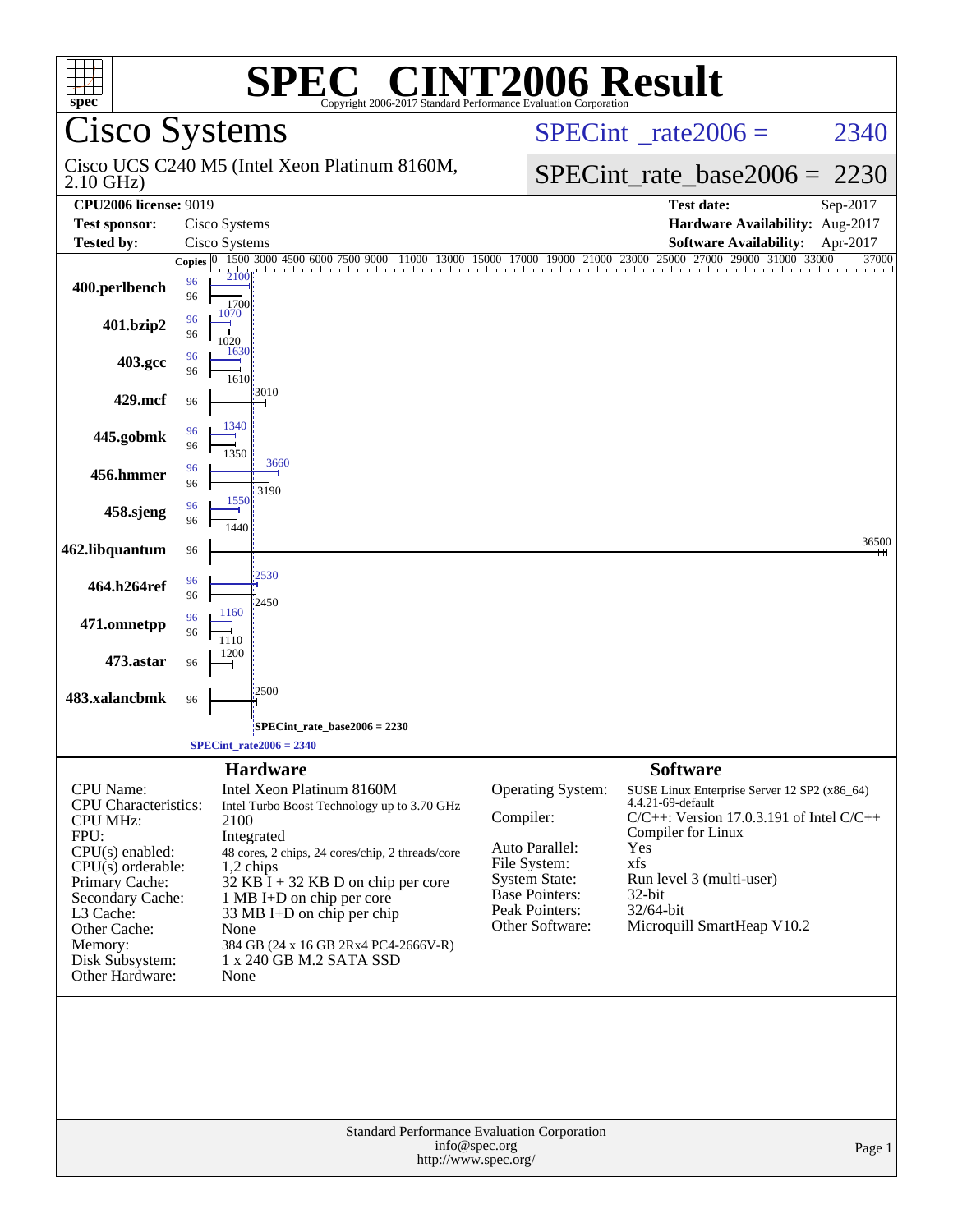

# Cisco Systems

2.10 GHz) Cisco UCS C240 M5 (Intel Xeon Platinum 8160M, SPECint rate  $2006 = 2340$ 

#### [SPECint\\_rate\\_base2006 =](http://www.spec.org/auto/cpu2006/Docs/result-fields.html#SPECintratebase2006) 2230

**[CPU2006 license:](http://www.spec.org/auto/cpu2006/Docs/result-fields.html#CPU2006license)** 9019 **[Test date:](http://www.spec.org/auto/cpu2006/Docs/result-fields.html#Testdate)** Sep-2017 **[Test sponsor:](http://www.spec.org/auto/cpu2006/Docs/result-fields.html#Testsponsor)** Cisco Systems **[Hardware Availability:](http://www.spec.org/auto/cpu2006/Docs/result-fields.html#HardwareAvailability)** Aug-2017 **[Tested by:](http://www.spec.org/auto/cpu2006/Docs/result-fields.html#Testedby)** Cisco Systems **[Software Availability:](http://www.spec.org/auto/cpu2006/Docs/result-fields.html#SoftwareAvailability)** Apr-2017

#### **[Results Table](http://www.spec.org/auto/cpu2006/Docs/result-fields.html#ResultsTable)**

|                                                                                                          | <b>Base</b>   |                |       |                |             |                |       | <b>Peak</b>   |                |              |                |              |                |              |
|----------------------------------------------------------------------------------------------------------|---------------|----------------|-------|----------------|-------------|----------------|-------|---------------|----------------|--------------|----------------|--------------|----------------|--------------|
| <b>Benchmark</b>                                                                                         | <b>Copies</b> | <b>Seconds</b> | Ratio | <b>Seconds</b> | Ratio       | <b>Seconds</b> | Ratio | <b>Copies</b> | <b>Seconds</b> | <b>Ratio</b> | <b>Seconds</b> | <b>Ratio</b> | <b>Seconds</b> | <b>Ratio</b> |
| 400.perlbench                                                                                            | 96            | 552            | 1700  | 552            | 1700        | 552            | 1700l | 96            | 447            | 2100         | 449            | 2090         | 447            | 2100         |
| 401.bzip2                                                                                                | 96            | 915            | 1010  | 911            | 1020        | 912            | 1020  | 96            | 868            | 1070         | 869            | 1070         | 873            | 1060         |
| $403.\mathrm{gcc}$                                                                                       | 96            | 480            | 1610  | 479            | 1610        | 479            | 1610l | 96            | 476            | 1620         | 475            | 1630         | 475            | 1630         |
| $429$ .mcf                                                                                               | 96            | 290            | 3020  | 292            | 3000        | 291            | 3010  | 96            | 290            | 3020         | 292            | 3000         | 291            | 3010         |
| $445$ .gobmk                                                                                             | 96            | 747            | 1350  | 748            | 1350        | 748            | 1350  | 96            | 752            | 1340         | 751            | 1340         | 751            | 1340         |
| 456.hmmer                                                                                                | 96            | 281            | 3190  | 280            | 3190        | 280            | 3190  | 96            | 245            | 3650         | 244            | 3670         | 244            | 3660         |
| $458$ .sjeng                                                                                             | 96            | 807            | 1440  | 807            | 1440        | 807            | 1440  | 96            | 750            | 1550         | 750            | 1550         | 750            | 1550         |
| 462.libquantum                                                                                           | 96            | 54.5           | 36500 | 54.2           | 36700       | 54.9           | 36200 | 96            | 54.5           | 36500        | 54.2           | 36700        | 54.9           | 36200        |
| 464.h264ref                                                                                              | 96            | 868            | 2450  | 867            | 2450        | 862            | 2470  | 96            | 837            | 2540         | 844            | 2520         | 841            | 2530         |
| 471.omnetpp                                                                                              | 96            | 540            | 1110  | 540            | <b>1110</b> | 539            | 1110  | 96            | 519            | 1160         | 518            | 1160         | 518            | 1160         |
| $473$ . astar                                                                                            | 96            | 561            | 1200  | 561            | 1200        | 561            | 12001 | 96            | 561            | 1200         | 561            | 1200         | 561            | 1200         |
| 483.xalancbmk                                                                                            | 96            | 265            | 2500  | 265            | 2500        | 265            | 2500  | 96            | 265            | 2500         | 265            | 2500         | 265            | 2500         |
| Results appear in the order in which they were run. Bold underlined text indicates a median measurement. |               |                |       |                |             |                |       |               |                |              |                |              |                |              |

#### **[Submit Notes](http://www.spec.org/auto/cpu2006/Docs/result-fields.html#SubmitNotes)**

 The numactl mechanism was used to bind copies to processors. The config file option 'submit' was used to generate numactl commands to bind each copy to a specific processor. For details, please see the config file.

#### **[Operating System Notes](http://www.spec.org/auto/cpu2006/Docs/result-fields.html#OperatingSystemNotes)**

Stack size set to unlimited using "ulimit -s unlimited"

#### **[Platform Notes](http://www.spec.org/auto/cpu2006/Docs/result-fields.html#PlatformNotes)**

BIOS Settings: Intel HyperThreading Technology set to Enabled CPU performance set to Enterprise Power Performance Tuning set to OS SNC set to Enabled IMC Interleaving set to 1-way Interleave Patrol Scrub set to Disabled Sysinfo program /home/cpu2006-1.2/config/sysinfo.rev6993 Revision 6993 of 2015-11-06 (b5e8d4b4eb51ed28d7f98696cbe290c1) running on linux-omrt Tue Sep 12 22:48:43 2017 This section contains SUT (System Under Test) info as seen by some common utilities. To remove or add to this section, see: <http://www.spec.org/cpu2006/Docs/config.html#sysinfo> From /proc/cpuinfo model name : Intel(R) Xeon(R) Platinum 8160M CPU @ 2.10GHz Continued on next page

> Standard Performance Evaluation Corporation [info@spec.org](mailto:info@spec.org) <http://www.spec.org/>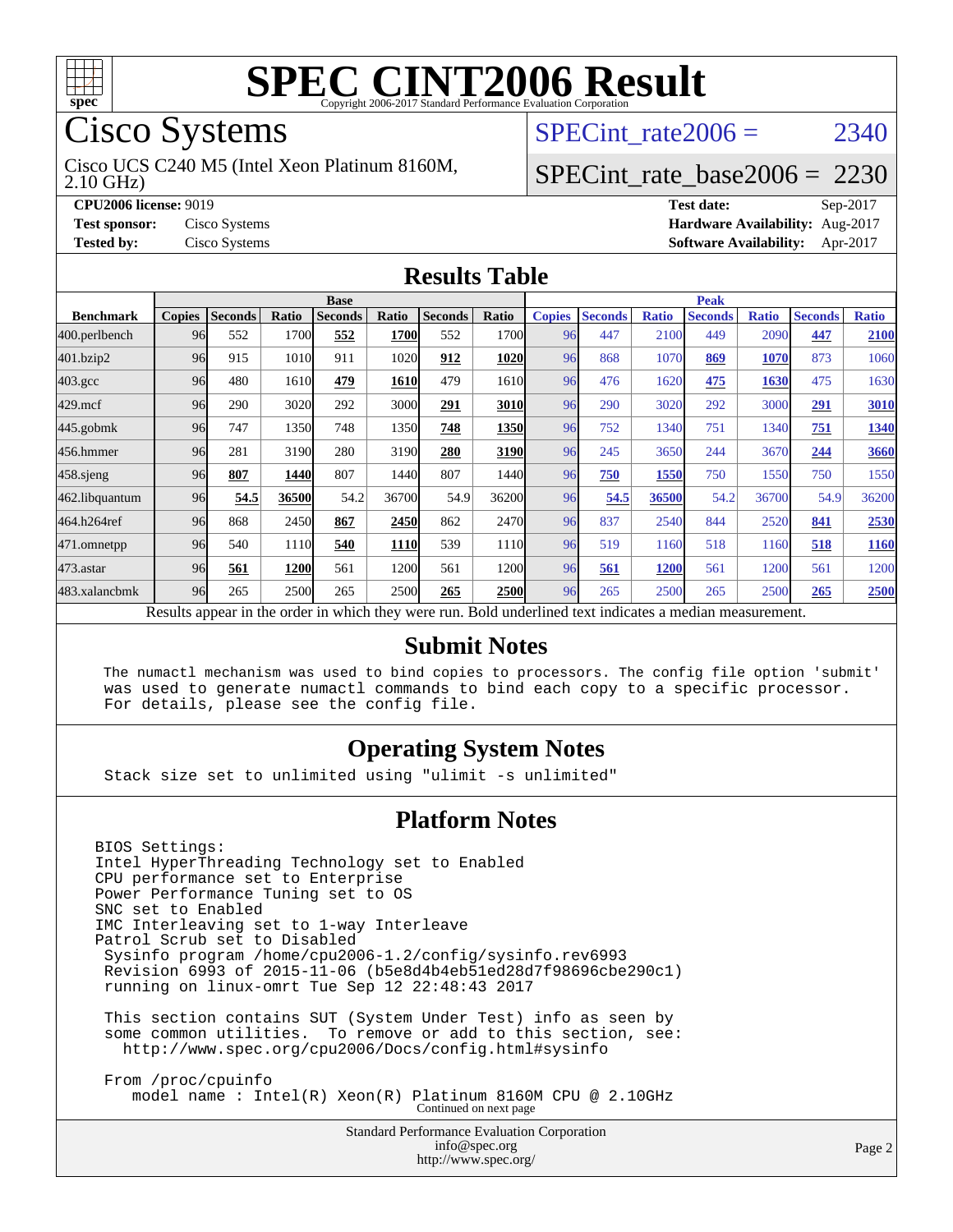

#### **[SPEC CINT2006 Result](http://www.spec.org/auto/cpu2006/Docs/result-fields.html#SPECCINT2006Result)** Copyright 2006-2017 Standard Performance Evaluation Corporation

Cisco Systems

2.10 GHz) Cisco UCS C240 M5 (Intel Xeon Platinum 8160M,  $SPECint rate2006 = 2340$ 

[SPECint\\_rate\\_base2006 =](http://www.spec.org/auto/cpu2006/Docs/result-fields.html#SPECintratebase2006) 2230

**[CPU2006 license:](http://www.spec.org/auto/cpu2006/Docs/result-fields.html#CPU2006license)** 9019 **[Test date:](http://www.spec.org/auto/cpu2006/Docs/result-fields.html#Testdate)** Sep-2017 **[Test sponsor:](http://www.spec.org/auto/cpu2006/Docs/result-fields.html#Testsponsor)** Cisco Systems **[Hardware Availability:](http://www.spec.org/auto/cpu2006/Docs/result-fields.html#HardwareAvailability)** Aug-2017 **[Tested by:](http://www.spec.org/auto/cpu2006/Docs/result-fields.html#Testedby)** Cisco Systems **[Software Availability:](http://www.spec.org/auto/cpu2006/Docs/result-fields.html#SoftwareAvailability)** Apr-2017

#### **[Platform Notes \(Continued\)](http://www.spec.org/auto/cpu2006/Docs/result-fields.html#PlatformNotes)**

Standard Performance Evaluation Corporation [info@spec.org](mailto:info@spec.org) 2 "physical id"s (chips) 96 "processors" cores, siblings (Caution: counting these is hw and system dependent. The following excerpts from /proc/cpuinfo might not be reliable. Use with caution.) cpu cores : 24 siblings : 48 physical 0: cores 0 1 2 3 4 5 8 9 10 11 12 13 16 17 18 19 20 21 24 25 26 27 28 29 physical 1: cores 0 1 2 3 4 5 8 9 10 11 12 13 16 17 18 19 20 21 24 25 26 27 28 29 cache size : 33792 KB From /proc/meminfo MemTotal: 394863572 kB HugePages\_Total: 0<br>Hugepagesize: 2048 kB Hugepagesize: /usr/bin/lsb\_release -d SUSE Linux Enterprise Server 12 SP2 From /etc/\*release\* /etc/\*version\* SuSE-release: SUSE Linux Enterprise Server 12 (x86\_64) VERSION = 12 PATCHLEVEL = 2 # This file is deprecated and will be removed in a future service pack or release. # Please check /etc/os-release for details about this release. os-release: NAME="SLES" VERSION="12-SP2" VERSION\_ID="12.2" PRETTY\_NAME="SUSE Linux Enterprise Server 12 SP2" ID="sles" ANSI\_COLOR="0;32" CPE\_NAME="cpe:/o:suse:sles:12:sp2" uname -a: Linux linux-omrt 4.4.21-69-default #1 SMP Tue Oct 25 10:58:20 UTC 2016 (9464f67) x86\_64 x86\_64 x86\_64 GNU/Linux run-level 3 Sep 12 22:45 SPEC is set to: /home/cpu2006-1.2 Filesystem Type Size Used Avail Use% Mounted on<br>
/dev/sda3 xfs 182G 19G 163G 11% /home xfs 182G 19G 163G 11% /home Additional information from dmidecode: Warning: Use caution when you interpret this section. The 'dmidecode' program reads system data which is "intended to allow hardware to be accurately determined", but the intent may not be met, as there are frequent changes to<br>Continued on next page

<http://www.spec.org/>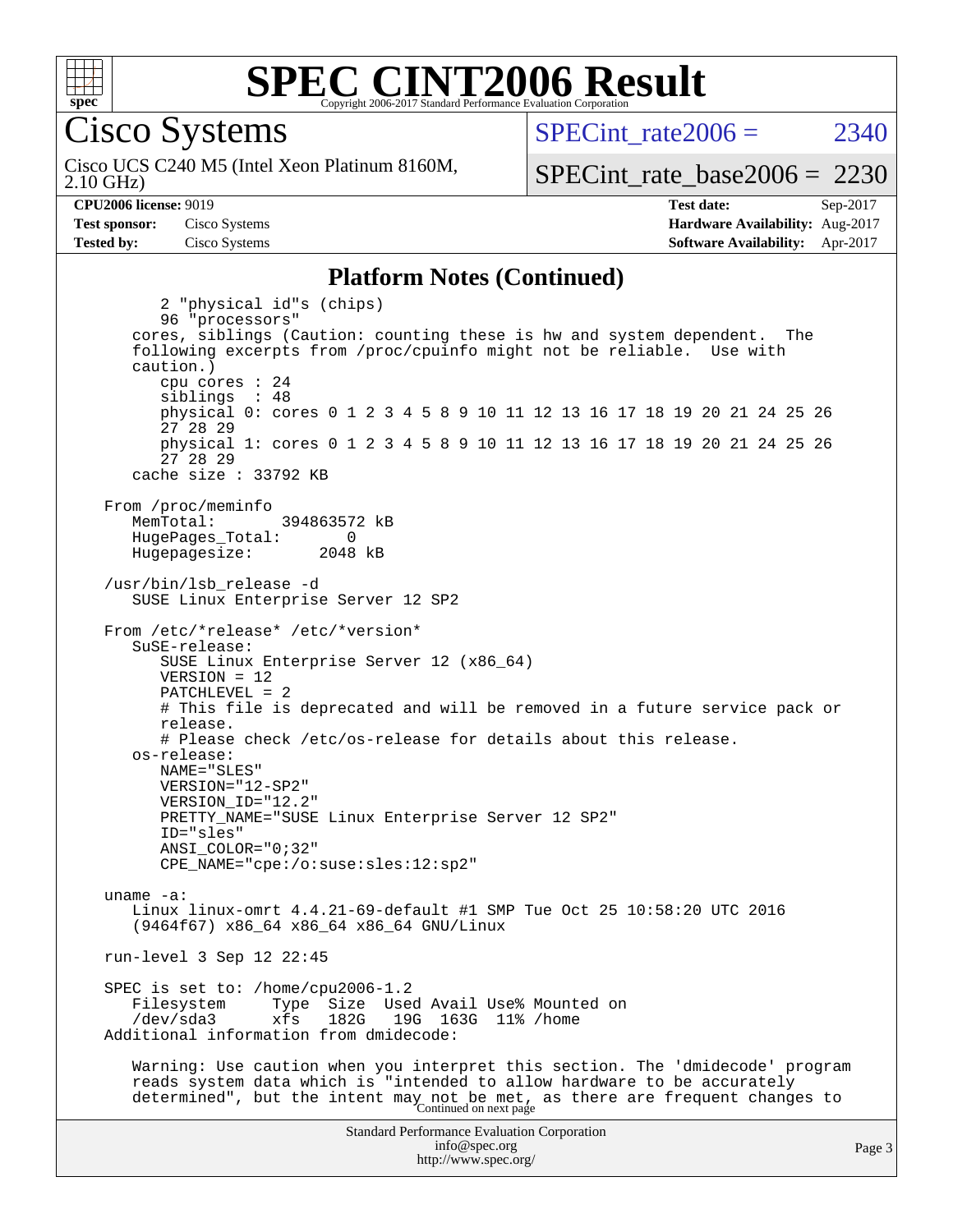

Cisco Systems

SPECint rate  $2006 = 2340$ 

2.10 GHz) Cisco UCS C240 M5 (Intel Xeon Platinum 8160M,

[SPECint\\_rate\\_base2006 =](http://www.spec.org/auto/cpu2006/Docs/result-fields.html#SPECintratebase2006) 2230

**[CPU2006 license:](http://www.spec.org/auto/cpu2006/Docs/result-fields.html#CPU2006license)** 9019 **[Test date:](http://www.spec.org/auto/cpu2006/Docs/result-fields.html#Testdate)** Sep-2017 **[Test sponsor:](http://www.spec.org/auto/cpu2006/Docs/result-fields.html#Testsponsor)** Cisco Systems **[Hardware Availability:](http://www.spec.org/auto/cpu2006/Docs/result-fields.html#HardwareAvailability)** Aug-2017 **[Tested by:](http://www.spec.org/auto/cpu2006/Docs/result-fields.html#Testedby)** Cisco Systems **[Software Availability:](http://www.spec.org/auto/cpu2006/Docs/result-fields.html#SoftwareAvailability)** Apr-2017

#### **[Platform Notes \(Continued\)](http://www.spec.org/auto/cpu2006/Docs/result-fields.html#PlatformNotes)**

hardware, firmware, and the "DMTF SMBIOS" standard.

 BIOS Cisco Systems, Inc. C240M5.3.1.1d.0.0615170707 06/15/2017 Memory: 24x 0xCE00 M393A2G40EB2-CTD 16 GB 2 rank 2666 MHz

(End of data from sysinfo program)

#### **[General Notes](http://www.spec.org/auto/cpu2006/Docs/result-fields.html#GeneralNotes)**

Environment variables set by runspec before the start of the run: LD\_LIBRARY\_PATH = "/home/cpu2006-1.2/lib/ia32:/home/cpu2006-1.2/lib/intel64:/home/cpu2006-1.2/sh10.2"

 Binaries compiled on a system with 1x Intel Core i7-4790 CPU + 32GB RAM memory using Redhat Enterprise Linux 7.2 Transparent Huge Pages enabled with: echo always > /sys/kernel/mm/transparent\_hugepage/enabled Filesystem page cache cleared with: shell invocation of 'sync; echo 3 > /proc/sys/vm/drop\_caches' prior to run runspec command invoked through numactl i.e.: numactl --interleave=all runspec <etc>

### **[Base Compiler Invocation](http://www.spec.org/auto/cpu2006/Docs/result-fields.html#BaseCompilerInvocation)**

[C benchmarks](http://www.spec.org/auto/cpu2006/Docs/result-fields.html#Cbenchmarks):

[icc -m32 -L/opt/intel/compilers\\_and\\_libraries\\_2017/linux/lib/ia32](http://www.spec.org/cpu2006/results/res2017q4/cpu2006-20170919-50201.flags.html#user_CCbase_intel_icc_c29f3ff5a7ed067b11e4ec10a03f03ae)

[C++ benchmarks:](http://www.spec.org/auto/cpu2006/Docs/result-fields.html#CXXbenchmarks)

[icpc -m32 -L/opt/intel/compilers\\_and\\_libraries\\_2017/linux/lib/ia32](http://www.spec.org/cpu2006/results/res2017q4/cpu2006-20170919-50201.flags.html#user_CXXbase_intel_icpc_8c35c7808b62dab9ae41a1aa06361b6b)

### **[Base Portability Flags](http://www.spec.org/auto/cpu2006/Docs/result-fields.html#BasePortabilityFlags)**

| 400.perlbench: -D_FILE_OFFSET_BITS=64 -DSPEC_CPU_LINUX_IA32 |  |
|-------------------------------------------------------------|--|
| 401.bzip2: -D_FILE_OFFSET_BITS=64                           |  |
| 403.gcc: -D_FILE_OFFSET_BITS=64                             |  |
| 429.mcf: -D FILE OFFSET BITS=64                             |  |
| 445.gobmk: -D_FILE_OFFSET_BITS=64                           |  |
| 456.hmmer: -D FILE OFFSET BITS=64                           |  |
| 458.sjeng: -D_FILE_OFFSET_BITS=64                           |  |
| 462.libquantum: -D_FILE_OFFSET_BITS=64 -DSPEC_CPU_LINUX     |  |
| 464.h264ref: -D_FILE_OFFSET_BITS=64                         |  |
| 471.omnetpp: -D_FILE_OFFSET_BITS=64                         |  |
| 473.astar: -D FILE OFFSET BITS=64                           |  |
| 483.xalancbmk: -D FILE OFFSET BITS=64 -DSPEC CPU LINUX      |  |

Standard Performance Evaluation Corporation [info@spec.org](mailto:info@spec.org) <http://www.spec.org/>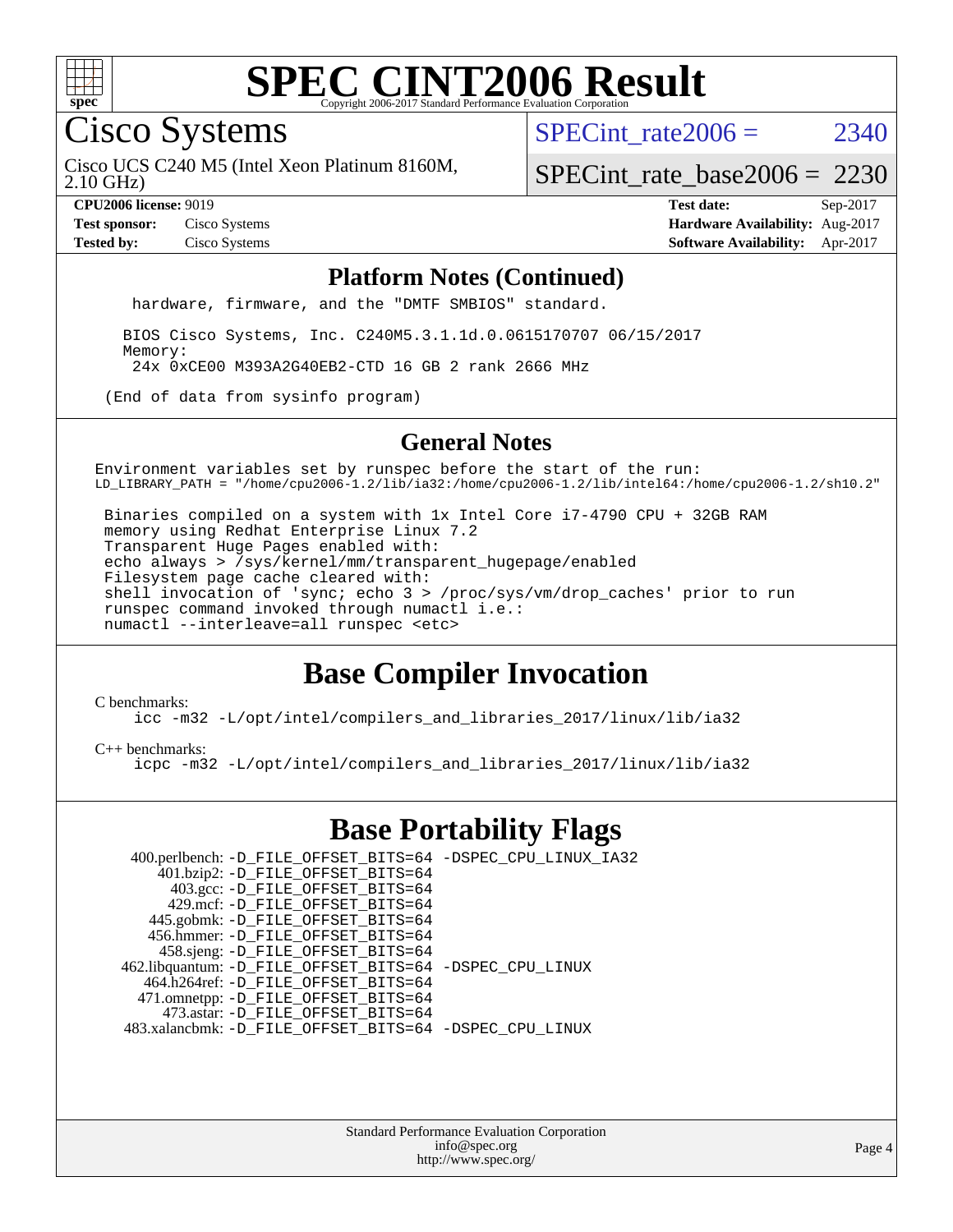

Cisco Systems

SPECint rate $2006 = 2340$ 

2.10 GHz) Cisco UCS C240 M5 (Intel Xeon Platinum 8160M,

[SPECint\\_rate\\_base2006 =](http://www.spec.org/auto/cpu2006/Docs/result-fields.html#SPECintratebase2006) 2230

**[CPU2006 license:](http://www.spec.org/auto/cpu2006/Docs/result-fields.html#CPU2006license)** 9019 **[Test date:](http://www.spec.org/auto/cpu2006/Docs/result-fields.html#Testdate)** Sep-2017 **[Test sponsor:](http://www.spec.org/auto/cpu2006/Docs/result-fields.html#Testsponsor)** Cisco Systems **[Hardware Availability:](http://www.spec.org/auto/cpu2006/Docs/result-fields.html#HardwareAvailability)** Aug-2017 **[Tested by:](http://www.spec.org/auto/cpu2006/Docs/result-fields.html#Testedby)** Cisco Systems **[Software Availability:](http://www.spec.org/auto/cpu2006/Docs/result-fields.html#SoftwareAvailability)** Apr-2017

### **[Base Optimization Flags](http://www.spec.org/auto/cpu2006/Docs/result-fields.html#BaseOptimizationFlags)**

[C benchmarks](http://www.spec.org/auto/cpu2006/Docs/result-fields.html#Cbenchmarks):

[-xCORE-AVX512](http://www.spec.org/cpu2006/results/res2017q4/cpu2006-20170919-50201.flags.html#user_CCbase_f-xCORE-AVX512) [-ipo](http://www.spec.org/cpu2006/results/res2017q4/cpu2006-20170919-50201.flags.html#user_CCbase_f-ipo) [-O3](http://www.spec.org/cpu2006/results/res2017q4/cpu2006-20170919-50201.flags.html#user_CCbase_f-O3) [-no-prec-div](http://www.spec.org/cpu2006/results/res2017q4/cpu2006-20170919-50201.flags.html#user_CCbase_f-no-prec-div) [-qopt-prefetch](http://www.spec.org/cpu2006/results/res2017q4/cpu2006-20170919-50201.flags.html#user_CCbase_f-qopt-prefetch) [-qopt-mem-layout-trans=3](http://www.spec.org/cpu2006/results/res2017q4/cpu2006-20170919-50201.flags.html#user_CCbase_f-qopt-mem-layout-trans_170f5be61cd2cedc9b54468c59262d5d)

[C++ benchmarks:](http://www.spec.org/auto/cpu2006/Docs/result-fields.html#CXXbenchmarks)

[-xCORE-AVX512](http://www.spec.org/cpu2006/results/res2017q4/cpu2006-20170919-50201.flags.html#user_CXXbase_f-xCORE-AVX512) [-ipo](http://www.spec.org/cpu2006/results/res2017q4/cpu2006-20170919-50201.flags.html#user_CXXbase_f-ipo) [-O3](http://www.spec.org/cpu2006/results/res2017q4/cpu2006-20170919-50201.flags.html#user_CXXbase_f-O3) [-no-prec-div](http://www.spec.org/cpu2006/results/res2017q4/cpu2006-20170919-50201.flags.html#user_CXXbase_f-no-prec-div) [-qopt-prefetch](http://www.spec.org/cpu2006/results/res2017q4/cpu2006-20170919-50201.flags.html#user_CXXbase_f-qopt-prefetch) [-qopt-mem-layout-trans=3](http://www.spec.org/cpu2006/results/res2017q4/cpu2006-20170919-50201.flags.html#user_CXXbase_f-qopt-mem-layout-trans_170f5be61cd2cedc9b54468c59262d5d) [-Wl,-z,muldefs](http://www.spec.org/cpu2006/results/res2017q4/cpu2006-20170919-50201.flags.html#user_CXXbase_link_force_multiple1_74079c344b956b9658436fd1b6dd3a8a) [-L/sh10.2 -lsmartheap](http://www.spec.org/cpu2006/results/res2017q4/cpu2006-20170919-50201.flags.html#user_CXXbase_SmartHeap_b831f2d313e2fffa6dfe3f00ffc1f1c0)

### **[Base Other Flags](http://www.spec.org/auto/cpu2006/Docs/result-fields.html#BaseOtherFlags)**

[C benchmarks](http://www.spec.org/auto/cpu2006/Docs/result-fields.html#Cbenchmarks):

403.gcc: [-Dalloca=\\_alloca](http://www.spec.org/cpu2006/results/res2017q4/cpu2006-20170919-50201.flags.html#b403.gcc_baseEXTRA_CFLAGS_Dalloca_be3056838c12de2578596ca5467af7f3)

### **[Peak Compiler Invocation](http://www.spec.org/auto/cpu2006/Docs/result-fields.html#PeakCompilerInvocation)**

[C benchmarks \(except as noted below\)](http://www.spec.org/auto/cpu2006/Docs/result-fields.html#Cbenchmarksexceptasnotedbelow): [icc -m32 -L/opt/intel/compilers\\_and\\_libraries\\_2017/linux/lib/ia32](http://www.spec.org/cpu2006/results/res2017q4/cpu2006-20170919-50201.flags.html#user_CCpeak_intel_icc_c29f3ff5a7ed067b11e4ec10a03f03ae)

400.perlbench: [icc -m64](http://www.spec.org/cpu2006/results/res2017q4/cpu2006-20170919-50201.flags.html#user_peakCCLD400_perlbench_intel_icc_64bit_bda6cc9af1fdbb0edc3795bac97ada53)

401.bzip2: [icc -m64](http://www.spec.org/cpu2006/results/res2017q4/cpu2006-20170919-50201.flags.html#user_peakCCLD401_bzip2_intel_icc_64bit_bda6cc9af1fdbb0edc3795bac97ada53)

456.hmmer: [icc -m64](http://www.spec.org/cpu2006/results/res2017q4/cpu2006-20170919-50201.flags.html#user_peakCCLD456_hmmer_intel_icc_64bit_bda6cc9af1fdbb0edc3795bac97ada53)

458.sjeng: [icc -m64](http://www.spec.org/cpu2006/results/res2017q4/cpu2006-20170919-50201.flags.html#user_peakCCLD458_sjeng_intel_icc_64bit_bda6cc9af1fdbb0edc3795bac97ada53)

[C++ benchmarks:](http://www.spec.org/auto/cpu2006/Docs/result-fields.html#CXXbenchmarks)

[icpc -m32 -L/opt/intel/compilers\\_and\\_libraries\\_2017/linux/lib/ia32](http://www.spec.org/cpu2006/results/res2017q4/cpu2006-20170919-50201.flags.html#user_CXXpeak_intel_icpc_8c35c7808b62dab9ae41a1aa06361b6b)

### **[Peak Portability Flags](http://www.spec.org/auto/cpu2006/Docs/result-fields.html#PeakPortabilityFlags)**

 400.perlbench: [-DSPEC\\_CPU\\_LP64](http://www.spec.org/cpu2006/results/res2017q4/cpu2006-20170919-50201.flags.html#b400.perlbench_peakCPORTABILITY_DSPEC_CPU_LP64) [-DSPEC\\_CPU\\_LINUX\\_X64](http://www.spec.org/cpu2006/results/res2017q4/cpu2006-20170919-50201.flags.html#b400.perlbench_peakCPORTABILITY_DSPEC_CPU_LINUX_X64) 401.bzip2: [-DSPEC\\_CPU\\_LP64](http://www.spec.org/cpu2006/results/res2017q4/cpu2006-20170919-50201.flags.html#suite_peakCPORTABILITY401_bzip2_DSPEC_CPU_LP64) 403.gcc: [-D\\_FILE\\_OFFSET\\_BITS=64](http://www.spec.org/cpu2006/results/res2017q4/cpu2006-20170919-50201.flags.html#user_peakPORTABILITY403_gcc_file_offset_bits_64_438cf9856305ebd76870a2c6dc2689ab) 429.mcf: [-D\\_FILE\\_OFFSET\\_BITS=64](http://www.spec.org/cpu2006/results/res2017q4/cpu2006-20170919-50201.flags.html#user_peakPORTABILITY429_mcf_file_offset_bits_64_438cf9856305ebd76870a2c6dc2689ab) 445.gobmk: [-D\\_FILE\\_OFFSET\\_BITS=64](http://www.spec.org/cpu2006/results/res2017q4/cpu2006-20170919-50201.flags.html#user_peakPORTABILITY445_gobmk_file_offset_bits_64_438cf9856305ebd76870a2c6dc2689ab) 456.hmmer: [-DSPEC\\_CPU\\_LP64](http://www.spec.org/cpu2006/results/res2017q4/cpu2006-20170919-50201.flags.html#suite_peakCPORTABILITY456_hmmer_DSPEC_CPU_LP64) 458.sjeng: [-DSPEC\\_CPU\\_LP64](http://www.spec.org/cpu2006/results/res2017q4/cpu2006-20170919-50201.flags.html#suite_peakCPORTABILITY458_sjeng_DSPEC_CPU_LP64) 462.libquantum: [-D\\_FILE\\_OFFSET\\_BITS=64](http://www.spec.org/cpu2006/results/res2017q4/cpu2006-20170919-50201.flags.html#user_peakPORTABILITY462_libquantum_file_offset_bits_64_438cf9856305ebd76870a2c6dc2689ab) [-DSPEC\\_CPU\\_LINUX](http://www.spec.org/cpu2006/results/res2017q4/cpu2006-20170919-50201.flags.html#b462.libquantum_peakCPORTABILITY_DSPEC_CPU_LINUX) 464.h264ref: [-D\\_FILE\\_OFFSET\\_BITS=64](http://www.spec.org/cpu2006/results/res2017q4/cpu2006-20170919-50201.flags.html#user_peakPORTABILITY464_h264ref_file_offset_bits_64_438cf9856305ebd76870a2c6dc2689ab) 471.omnetpp: [-D\\_FILE\\_OFFSET\\_BITS=64](http://www.spec.org/cpu2006/results/res2017q4/cpu2006-20170919-50201.flags.html#user_peakPORTABILITY471_omnetpp_file_offset_bits_64_438cf9856305ebd76870a2c6dc2689ab) 473.astar: [-D\\_FILE\\_OFFSET\\_BITS=64](http://www.spec.org/cpu2006/results/res2017q4/cpu2006-20170919-50201.flags.html#user_peakPORTABILITY473_astar_file_offset_bits_64_438cf9856305ebd76870a2c6dc2689ab)

Continued on next page

Standard Performance Evaluation Corporation [info@spec.org](mailto:info@spec.org) <http://www.spec.org/>

Page 5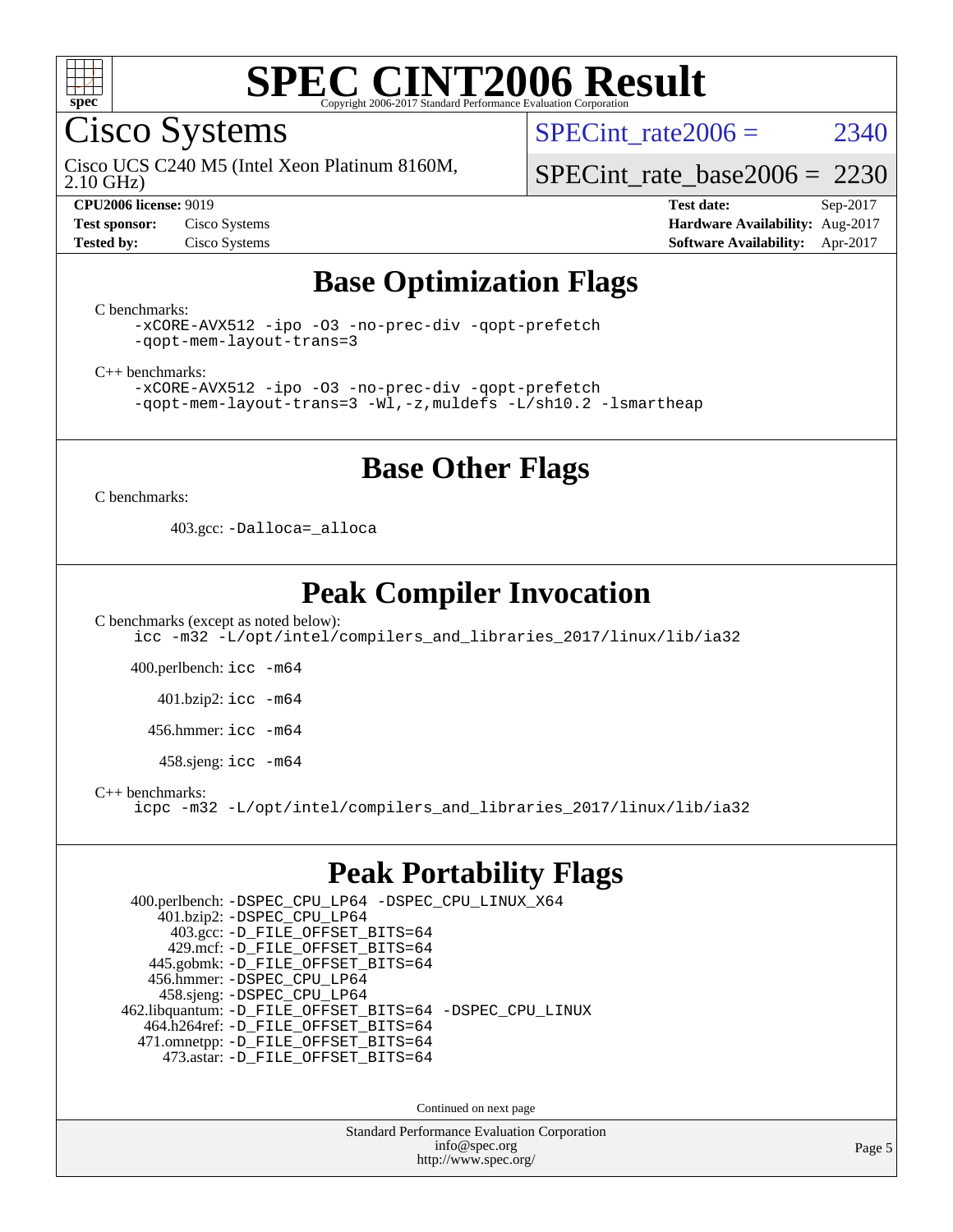

Cisco Systems

SPECint rate $2006 = 2340$ 

2.10 GHz) Cisco UCS C240 M5 (Intel Xeon Platinum 8160M,

[SPECint\\_rate\\_base2006 =](http://www.spec.org/auto/cpu2006/Docs/result-fields.html#SPECintratebase2006) 2230

**[CPU2006 license:](http://www.spec.org/auto/cpu2006/Docs/result-fields.html#CPU2006license)** 9019 **[Test date:](http://www.spec.org/auto/cpu2006/Docs/result-fields.html#Testdate)** Sep-2017 **[Test sponsor:](http://www.spec.org/auto/cpu2006/Docs/result-fields.html#Testsponsor)** Cisco Systems **[Hardware Availability:](http://www.spec.org/auto/cpu2006/Docs/result-fields.html#HardwareAvailability)** Aug-2017 **[Tested by:](http://www.spec.org/auto/cpu2006/Docs/result-fields.html#Testedby)** Cisco Systems **[Software Availability:](http://www.spec.org/auto/cpu2006/Docs/result-fields.html#SoftwareAvailability)** Apr-2017

# **[Peak Portability Flags \(Continued\)](http://www.spec.org/auto/cpu2006/Docs/result-fields.html#PeakPortabilityFlags)**

483.xalancbmk: [-D\\_FILE\\_OFFSET\\_BITS=64](http://www.spec.org/cpu2006/results/res2017q4/cpu2006-20170919-50201.flags.html#user_peakPORTABILITY483_xalancbmk_file_offset_bits_64_438cf9856305ebd76870a2c6dc2689ab) [-DSPEC\\_CPU\\_LINUX](http://www.spec.org/cpu2006/results/res2017q4/cpu2006-20170919-50201.flags.html#b483.xalancbmk_peakCXXPORTABILITY_DSPEC_CPU_LINUX)

# **[Peak Optimization Flags](http://www.spec.org/auto/cpu2006/Docs/result-fields.html#PeakOptimizationFlags)**

Standard Performance Evaluation Corporation [C benchmarks](http://www.spec.org/auto/cpu2006/Docs/result-fields.html#Cbenchmarks): 400.perlbench: [-prof-gen](http://www.spec.org/cpu2006/results/res2017q4/cpu2006-20170919-50201.flags.html#user_peakPASS1_CFLAGSPASS1_LDCFLAGS400_perlbench_prof_gen_e43856698f6ca7b7e442dfd80e94a8fc)(pass 1) [-prof-use](http://www.spec.org/cpu2006/results/res2017q4/cpu2006-20170919-50201.flags.html#user_peakPASS2_CFLAGSPASS2_LDCFLAGS400_perlbench_prof_use_bccf7792157ff70d64e32fe3e1250b55)(pass 2) [-xCORE-AVX512](http://www.spec.org/cpu2006/results/res2017q4/cpu2006-20170919-50201.flags.html#user_peakPASS2_CFLAGSPASS2_LDCFLAGS400_perlbench_f-xCORE-AVX512)(pass 2)  $-par-num-threads=1(pass 1) -ipo(pass 2) -O3(pass 2)$  $-par-num-threads=1(pass 1) -ipo(pass 2) -O3(pass 2)$  $-par-num-threads=1(pass 1) -ipo(pass 2) -O3(pass 2)$  $-par-num-threads=1(pass 1) -ipo(pass 2) -O3(pass 2)$  $-par-num-threads=1(pass 1) -ipo(pass 2) -O3(pass 2)$  $-par-num-threads=1(pass 1) -ipo(pass 2) -O3(pass 2)$ [-no-prec-div](http://www.spec.org/cpu2006/results/res2017q4/cpu2006-20170919-50201.flags.html#user_peakPASS2_CFLAGSPASS2_LDCFLAGS400_perlbench_f-no-prec-div)(pass 2) [-auto-ilp32](http://www.spec.org/cpu2006/results/res2017q4/cpu2006-20170919-50201.flags.html#user_peakCOPTIMIZE400_perlbench_f-auto-ilp32) [-qopt-mem-layout-trans=3](http://www.spec.org/cpu2006/results/res2017q4/cpu2006-20170919-50201.flags.html#user_peakCOPTIMIZE400_perlbench_f-qopt-mem-layout-trans_170f5be61cd2cedc9b54468c59262d5d) 401.bzip2: [-prof-gen](http://www.spec.org/cpu2006/results/res2017q4/cpu2006-20170919-50201.flags.html#user_peakPASS1_CFLAGSPASS1_LDCFLAGS401_bzip2_prof_gen_e43856698f6ca7b7e442dfd80e94a8fc)(pass 1) [-prof-use](http://www.spec.org/cpu2006/results/res2017q4/cpu2006-20170919-50201.flags.html#user_peakPASS2_CFLAGSPASS2_LDCFLAGS401_bzip2_prof_use_bccf7792157ff70d64e32fe3e1250b55)(pass 2) [-xCORE-AVX512](http://www.spec.org/cpu2006/results/res2017q4/cpu2006-20170919-50201.flags.html#user_peakPASS2_CFLAGSPASS2_LDCFLAGS401_bzip2_f-xCORE-AVX512)(pass 2) [-par-num-threads=1](http://www.spec.org/cpu2006/results/res2017q4/cpu2006-20170919-50201.flags.html#user_peakPASS1_CFLAGSPASS1_LDCFLAGS401_bzip2_par_num_threads_786a6ff141b4e9e90432e998842df6c2)(pass 1) [-ipo](http://www.spec.org/cpu2006/results/res2017q4/cpu2006-20170919-50201.flags.html#user_peakPASS2_CFLAGSPASS2_LDCFLAGS401_bzip2_f-ipo)(pass 2) [-O3](http://www.spec.org/cpu2006/results/res2017q4/cpu2006-20170919-50201.flags.html#user_peakPASS2_CFLAGSPASS2_LDCFLAGS401_bzip2_f-O3)(pass 2) [-no-prec-div](http://www.spec.org/cpu2006/results/res2017q4/cpu2006-20170919-50201.flags.html#user_peakPASS2_CFLAGSPASS2_LDCFLAGS401_bzip2_f-no-prec-div)(pass 2) [-qopt-prefetch](http://www.spec.org/cpu2006/results/res2017q4/cpu2006-20170919-50201.flags.html#user_peakCOPTIMIZE401_bzip2_f-qopt-prefetch) [-auto-ilp32](http://www.spec.org/cpu2006/results/res2017q4/cpu2006-20170919-50201.flags.html#user_peakCOPTIMIZE401_bzip2_f-auto-ilp32) [-qopt-mem-layout-trans=3](http://www.spec.org/cpu2006/results/res2017q4/cpu2006-20170919-50201.flags.html#user_peakCOPTIMIZE401_bzip2_f-qopt-mem-layout-trans_170f5be61cd2cedc9b54468c59262d5d) 403.gcc: [-xCORE-AVX512](http://www.spec.org/cpu2006/results/res2017q4/cpu2006-20170919-50201.flags.html#user_peakOPTIMIZE403_gcc_f-xCORE-AVX512) [-ipo](http://www.spec.org/cpu2006/results/res2017q4/cpu2006-20170919-50201.flags.html#user_peakOPTIMIZE403_gcc_f-ipo) [-O3](http://www.spec.org/cpu2006/results/res2017q4/cpu2006-20170919-50201.flags.html#user_peakOPTIMIZE403_gcc_f-O3) [-no-prec-div](http://www.spec.org/cpu2006/results/res2017q4/cpu2006-20170919-50201.flags.html#user_peakOPTIMIZE403_gcc_f-no-prec-div) [-qopt-mem-layout-trans=3](http://www.spec.org/cpu2006/results/res2017q4/cpu2006-20170919-50201.flags.html#user_peakCOPTIMIZE403_gcc_f-qopt-mem-layout-trans_170f5be61cd2cedc9b54468c59262d5d)  $429$ .mcf: basepeak = yes 445.gobmk: [-prof-gen](http://www.spec.org/cpu2006/results/res2017q4/cpu2006-20170919-50201.flags.html#user_peakPASS1_CFLAGSPASS1_LDCFLAGS445_gobmk_prof_gen_e43856698f6ca7b7e442dfd80e94a8fc)(pass 1) [-prof-use](http://www.spec.org/cpu2006/results/res2017q4/cpu2006-20170919-50201.flags.html#user_peakPASS2_CFLAGSPASS2_LDCFLAGSPASS2_LDFLAGS445_gobmk_prof_use_bccf7792157ff70d64e32fe3e1250b55)(pass 2) [-xCORE-AVX512](http://www.spec.org/cpu2006/results/res2017q4/cpu2006-20170919-50201.flags.html#user_peakPASS2_CFLAGSPASS2_LDCFLAGSPASS2_LDFLAGS445_gobmk_f-xCORE-AVX512)(pass 2)  $-par-num-threads=1(pass 1) -ipo(pass 2) -O3(pass 2)$  $-par-num-threads=1(pass 1) -ipo(pass 2) -O3(pass 2)$  $-par-num-threads=1(pass 1) -ipo(pass 2) -O3(pass 2)$  $-par-num-threads=1(pass 1) -ipo(pass 2) -O3(pass 2)$  $-par-num-threads=1(pass 1) -ipo(pass 2) -O3(pass 2)$  $-par-num-threads=1(pass 1) -ipo(pass 2) -O3(pass 2)$ [-no-prec-div](http://www.spec.org/cpu2006/results/res2017q4/cpu2006-20170919-50201.flags.html#user_peakPASS2_LDCFLAGS445_gobmk_f-no-prec-div)(pass 2) [-qopt-mem-layout-trans=3](http://www.spec.org/cpu2006/results/res2017q4/cpu2006-20170919-50201.flags.html#user_peakCOPTIMIZE445_gobmk_f-qopt-mem-layout-trans_170f5be61cd2cedc9b54468c59262d5d) 456.hmmer: [-xCORE-AVX512](http://www.spec.org/cpu2006/results/res2017q4/cpu2006-20170919-50201.flags.html#user_peakOPTIMIZE456_hmmer_f-xCORE-AVX512) [-ipo](http://www.spec.org/cpu2006/results/res2017q4/cpu2006-20170919-50201.flags.html#user_peakOPTIMIZE456_hmmer_f-ipo) [-O3](http://www.spec.org/cpu2006/results/res2017q4/cpu2006-20170919-50201.flags.html#user_peakOPTIMIZE456_hmmer_f-O3) [-no-prec-div](http://www.spec.org/cpu2006/results/res2017q4/cpu2006-20170919-50201.flags.html#user_peakOPTIMIZE456_hmmer_f-no-prec-div) [-unroll2](http://www.spec.org/cpu2006/results/res2017q4/cpu2006-20170919-50201.flags.html#user_peakCOPTIMIZE456_hmmer_f-unroll_784dae83bebfb236979b41d2422d7ec2) [-auto-ilp32](http://www.spec.org/cpu2006/results/res2017q4/cpu2006-20170919-50201.flags.html#user_peakCOPTIMIZE456_hmmer_f-auto-ilp32) [-qopt-mem-layout-trans=3](http://www.spec.org/cpu2006/results/res2017q4/cpu2006-20170919-50201.flags.html#user_peakCOPTIMIZE456_hmmer_f-qopt-mem-layout-trans_170f5be61cd2cedc9b54468c59262d5d) 458.sjeng: [-prof-gen](http://www.spec.org/cpu2006/results/res2017q4/cpu2006-20170919-50201.flags.html#user_peakPASS1_CFLAGSPASS1_LDCFLAGS458_sjeng_prof_gen_e43856698f6ca7b7e442dfd80e94a8fc)(pass 1) [-prof-use](http://www.spec.org/cpu2006/results/res2017q4/cpu2006-20170919-50201.flags.html#user_peakPASS2_CFLAGSPASS2_LDCFLAGS458_sjeng_prof_use_bccf7792157ff70d64e32fe3e1250b55)(pass 2) [-xCORE-AVX512](http://www.spec.org/cpu2006/results/res2017q4/cpu2006-20170919-50201.flags.html#user_peakPASS2_CFLAGSPASS2_LDCFLAGS458_sjeng_f-xCORE-AVX512)(pass 2) [-par-num-threads=1](http://www.spec.org/cpu2006/results/res2017q4/cpu2006-20170919-50201.flags.html#user_peakPASS1_CFLAGSPASS1_LDCFLAGS458_sjeng_par_num_threads_786a6ff141b4e9e90432e998842df6c2)(pass 1) [-ipo](http://www.spec.org/cpu2006/results/res2017q4/cpu2006-20170919-50201.flags.html#user_peakPASS2_CFLAGSPASS2_LDCFLAGS458_sjeng_f-ipo)(pass 2) [-O3](http://www.spec.org/cpu2006/results/res2017q4/cpu2006-20170919-50201.flags.html#user_peakPASS2_CFLAGSPASS2_LDCFLAGS458_sjeng_f-O3)(pass 2) [-no-prec-div](http://www.spec.org/cpu2006/results/res2017q4/cpu2006-20170919-50201.flags.html#user_peakPASS2_CFLAGSPASS2_LDCFLAGS458_sjeng_f-no-prec-div)(pass 2) [-unroll4](http://www.spec.org/cpu2006/results/res2017q4/cpu2006-20170919-50201.flags.html#user_peakCOPTIMIZE458_sjeng_f-unroll_4e5e4ed65b7fd20bdcd365bec371b81f) [-auto-ilp32](http://www.spec.org/cpu2006/results/res2017q4/cpu2006-20170919-50201.flags.html#user_peakCOPTIMIZE458_sjeng_f-auto-ilp32) [-qopt-mem-layout-trans=3](http://www.spec.org/cpu2006/results/res2017q4/cpu2006-20170919-50201.flags.html#user_peakCOPTIMIZE458_sjeng_f-qopt-mem-layout-trans_170f5be61cd2cedc9b54468c59262d5d)  $462$ .libquantum: basepeak = yes 464.h264ref: [-prof-gen](http://www.spec.org/cpu2006/results/res2017q4/cpu2006-20170919-50201.flags.html#user_peakPASS1_CFLAGSPASS1_LDCFLAGS464_h264ref_prof_gen_e43856698f6ca7b7e442dfd80e94a8fc)(pass 1) [-prof-use](http://www.spec.org/cpu2006/results/res2017q4/cpu2006-20170919-50201.flags.html#user_peakPASS2_CFLAGSPASS2_LDCFLAGS464_h264ref_prof_use_bccf7792157ff70d64e32fe3e1250b55)(pass 2) [-xCORE-AVX512](http://www.spec.org/cpu2006/results/res2017q4/cpu2006-20170919-50201.flags.html#user_peakPASS2_CFLAGSPASS2_LDCFLAGS464_h264ref_f-xCORE-AVX512)(pass 2) [-par-num-threads=1](http://www.spec.org/cpu2006/results/res2017q4/cpu2006-20170919-50201.flags.html#user_peakPASS1_CFLAGSPASS1_LDCFLAGS464_h264ref_par_num_threads_786a6ff141b4e9e90432e998842df6c2)(pass 1) [-ipo](http://www.spec.org/cpu2006/results/res2017q4/cpu2006-20170919-50201.flags.html#user_peakPASS2_CFLAGSPASS2_LDCFLAGS464_h264ref_f-ipo)(pass 2) [-O3](http://www.spec.org/cpu2006/results/res2017q4/cpu2006-20170919-50201.flags.html#user_peakPASS2_CFLAGSPASS2_LDCFLAGS464_h264ref_f-O3)(pass 2) [-no-prec-div](http://www.spec.org/cpu2006/results/res2017q4/cpu2006-20170919-50201.flags.html#user_peakPASS2_CFLAGSPASS2_LDCFLAGS464_h264ref_f-no-prec-div)(pass 2) [-unroll2](http://www.spec.org/cpu2006/results/res2017q4/cpu2006-20170919-50201.flags.html#user_peakCOPTIMIZE464_h264ref_f-unroll_784dae83bebfb236979b41d2422d7ec2) [-qopt-mem-layout-trans=3](http://www.spec.org/cpu2006/results/res2017q4/cpu2006-20170919-50201.flags.html#user_peakCOPTIMIZE464_h264ref_f-qopt-mem-layout-trans_170f5be61cd2cedc9b54468c59262d5d) [C++ benchmarks:](http://www.spec.org/auto/cpu2006/Docs/result-fields.html#CXXbenchmarks) 471.omnetpp: [-prof-gen](http://www.spec.org/cpu2006/results/res2017q4/cpu2006-20170919-50201.flags.html#user_peakPASS1_CXXFLAGSPASS1_LDCXXFLAGS471_omnetpp_prof_gen_e43856698f6ca7b7e442dfd80e94a8fc)(pass 1) [-prof-use](http://www.spec.org/cpu2006/results/res2017q4/cpu2006-20170919-50201.flags.html#user_peakPASS2_CXXFLAGSPASS2_LDCXXFLAGS471_omnetpp_prof_use_bccf7792157ff70d64e32fe3e1250b55)(pass 2) [-xCORE-AVX512](http://www.spec.org/cpu2006/results/res2017q4/cpu2006-20170919-50201.flags.html#user_peakPASS2_CXXFLAGSPASS2_LDCXXFLAGS471_omnetpp_f-xCORE-AVX512)(pass 2) [-par-num-threads=1](http://www.spec.org/cpu2006/results/res2017q4/cpu2006-20170919-50201.flags.html#user_peakPASS1_CXXFLAGSPASS1_LDCXXFLAGS471_omnetpp_par_num_threads_786a6ff141b4e9e90432e998842df6c2)(pass 1) [-ipo](http://www.spec.org/cpu2006/results/res2017q4/cpu2006-20170919-50201.flags.html#user_peakPASS2_CXXFLAGSPASS2_LDCXXFLAGS471_omnetpp_f-ipo)(pass 2) [-O3](http://www.spec.org/cpu2006/results/res2017q4/cpu2006-20170919-50201.flags.html#user_peakPASS2_CXXFLAGSPASS2_LDCXXFLAGS471_omnetpp_f-O3)(pass 2) [-no-prec-div](http://www.spec.org/cpu2006/results/res2017q4/cpu2006-20170919-50201.flags.html#user_peakPASS2_CXXFLAGSPASS2_LDCXXFLAGS471_omnetpp_f-no-prec-div)(pass 2) [-qopt-ra-region-strategy=block](http://www.spec.org/cpu2006/results/res2017q4/cpu2006-20170919-50201.flags.html#user_peakCXXOPTIMIZE471_omnetpp_f-qopt-ra-region-strategy_430aa8f7c220cbde92ae827fa8d9be32)  [-qopt-mem-layout-trans=3](http://www.spec.org/cpu2006/results/res2017q4/cpu2006-20170919-50201.flags.html#user_peakCXXOPTIMIZE471_omnetpp_f-qopt-mem-layout-trans_170f5be61cd2cedc9b54468c59262d5d) [-Wl,-z,muldefs](http://www.spec.org/cpu2006/results/res2017q4/cpu2006-20170919-50201.flags.html#user_peakEXTRA_LDFLAGS471_omnetpp_link_force_multiple1_74079c344b956b9658436fd1b6dd3a8a) [-L/sh10.2 -lsmartheap](http://www.spec.org/cpu2006/results/res2017q4/cpu2006-20170919-50201.flags.html#user_peakEXTRA_LIBS471_omnetpp_SmartHeap_b831f2d313e2fffa6dfe3f00ffc1f1c0) Continued on next page

> [info@spec.org](mailto:info@spec.org) <http://www.spec.org/>